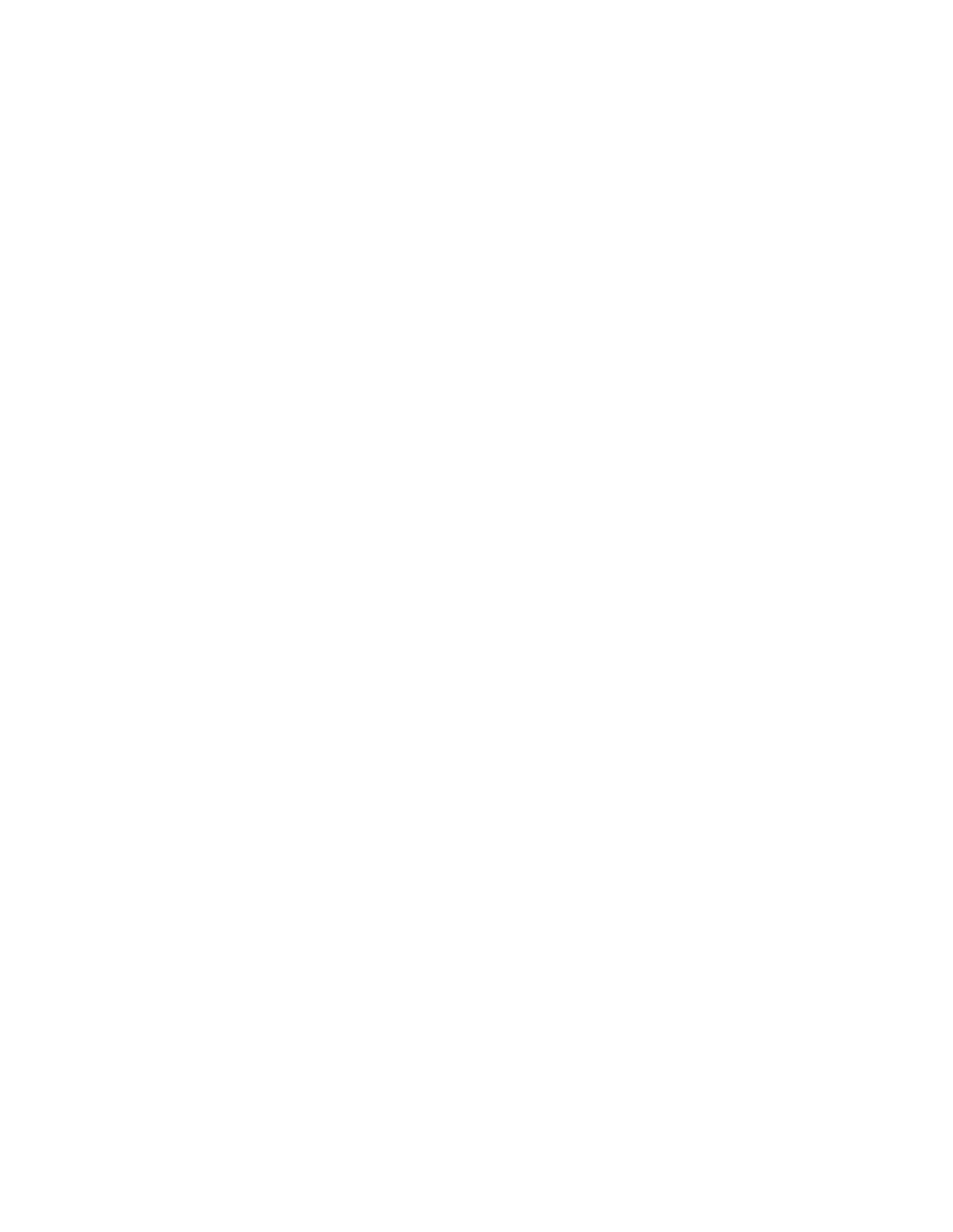

| Elevated Lanes at Major Intersections/Bus or Rail in Separate Lanes |                                                    |
|---------------------------------------------------------------------|----------------------------------------------------|
| <b>Pros</b>                                                         | Cons                                               |
| Lower capital costs as compared to 100% elevated                    | Costly; requires structures over intersections     |
| Decreased auto and transit travel times                             | Higher ROW costs                                   |
| Improved intersection level of service                              | Higher taxpayer costs                              |
| Consistent with County goals                                        | Requires signal upgrades to allow for crossings    |
| Significant increased transit capacity                              | Reduced auto access to retail                      |
| Transit stations may stimulate economic growth                      | Left turns and crossings only at signal            |
| Some increased freight mobility                                     | Requires ROW at intersections and for some transit |
|                                                                     | stations                                           |
| Strong N/S transit connections                                      | May require elevated stations                      |
|                                                                     | Negative environmental impact (noise and visual)   |

# *Table C-1: Pros and Cons for Alternative 1 (Alternative B from Phase 1)*



**Transit Station Rendering** 

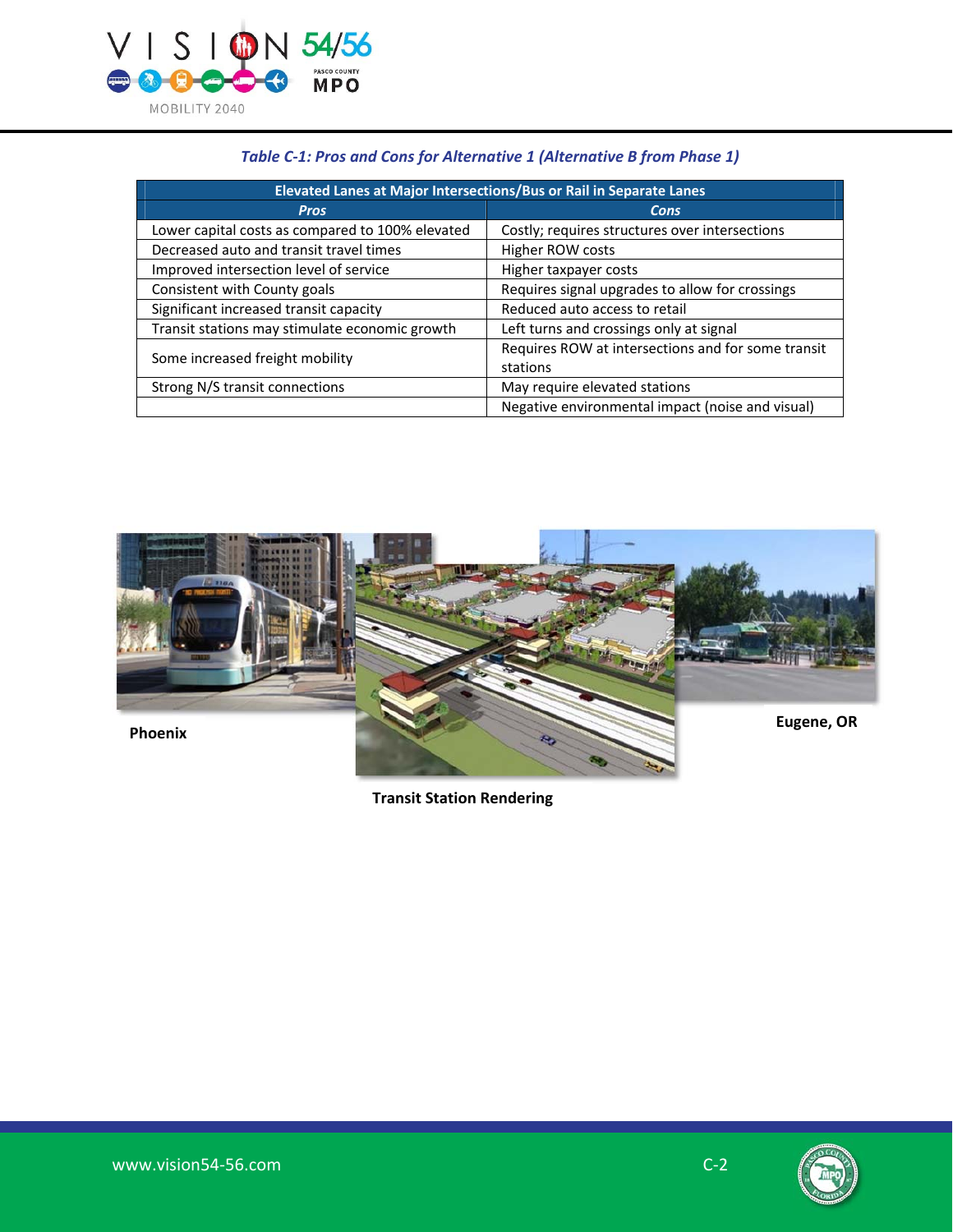

| Elevated Express Lanes (entire length)/No Bus Service in Elevated Lanes                    |                                                                    |
|--------------------------------------------------------------------------------------------|--------------------------------------------------------------------|
| <b>Pros</b>                                                                                | Cons                                                               |
| Lower taxpayer costs                                                                       | Very costly; requires elevated structures along entire<br>corridor |
| Lower ROW requirements (compared to other<br>capacity increasing alternatives)             | Reduced access to land use from express lanes                      |
| Toll revenue can help finance                                                              | Inconsistent with County goals                                     |
| Decreased auto travel times                                                                | Lack of mobility options                                           |
| Fewer at-grade crossing conflicts                                                          | Poor N/S transit connections                                       |
| Requires fewer median opening closures (compared<br>to at-grade express lanes or guideway) | Negative environmental impact (noise and visual)                   |
| Provides a congestion pricing tool                                                         |                                                                    |
| Significant increased vehicle capacity                                                     |                                                                    |
| Separates elevated auto traffic from freight traffic                                       |                                                                    |

# *Table C-2: Pros and Cons for Alternative 2 (Alternative C from Phase 1)*



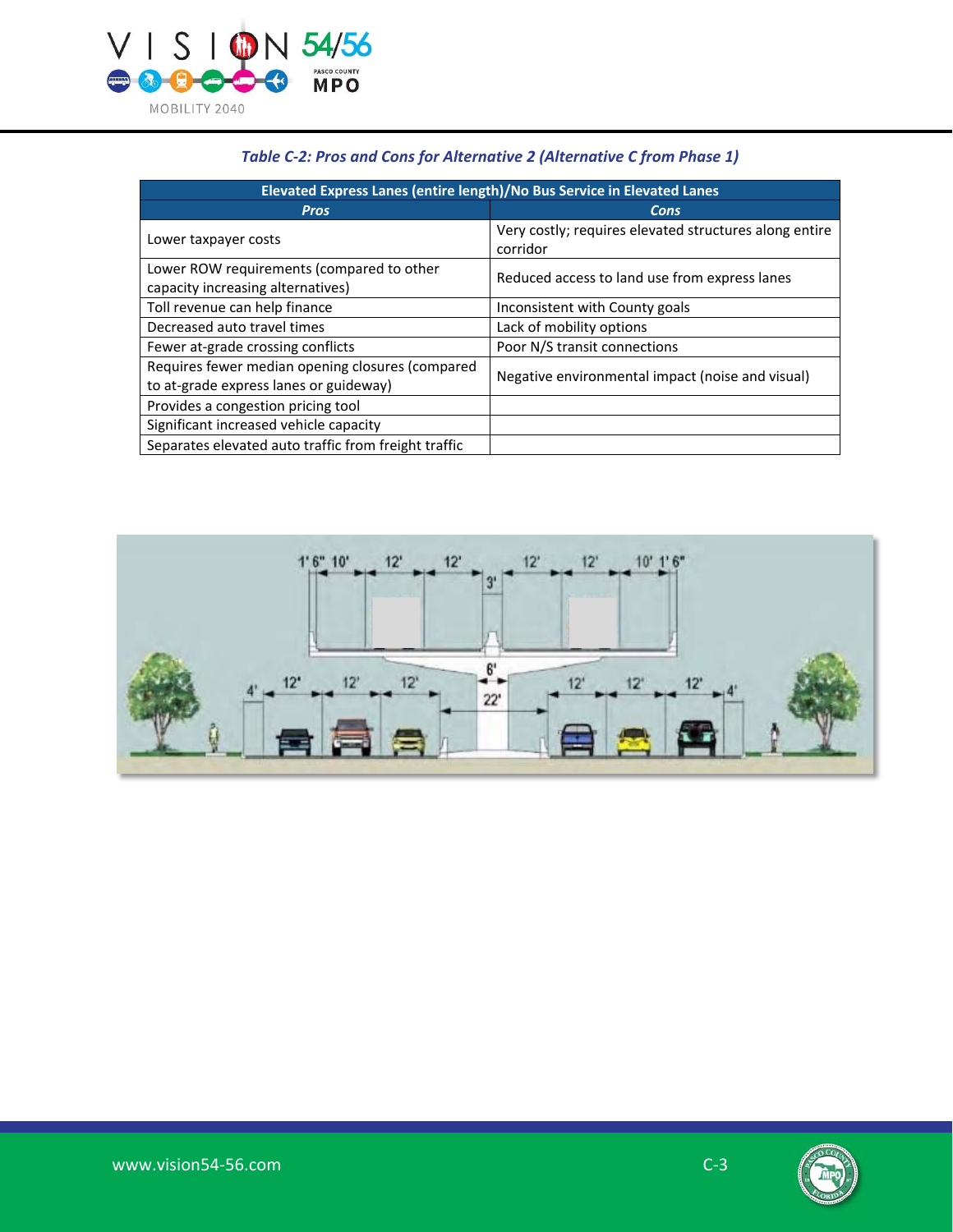

| Elevated Express Lanes (entire length)/Bus Service in Express Lanes                        |                                                                    |
|--------------------------------------------------------------------------------------------|--------------------------------------------------------------------|
| <b>Pros</b>                                                                                | Cons                                                               |
| Lower taxpayer cost                                                                        | Very costly; requires elevated structures along entire<br>corridor |
| Lower ROW requirements (compared to other<br>capacity increasing alternatives)             | Reduced access to land use from express lanes                      |
| Toll revenue can help finance                                                              | May require elevated stations                                      |
| Decreased auto and transit travel times                                                    | Negative environmental impact (noise and visual)                   |
| Fewer at-grade crossing conflicts                                                          |                                                                    |
| Provides a congestion pricing tool                                                         |                                                                    |
| Requires fewer median opening closures (compared<br>to at-grade express lanes or guideway) |                                                                    |
| Increased vehicle capacity and some increased transit<br>capacity                          |                                                                    |
| Consistent with County goals                                                               |                                                                    |
| Separates elevated auto traffic from freight traffic                                       |                                                                    |
| Transit stations may stimulate economic growth                                             |                                                                    |
| Improved N/S transit connections                                                           |                                                                    |

# *Table C-3: Pros and Cons for Alternative 3 (Alternative D from Phase 1)*



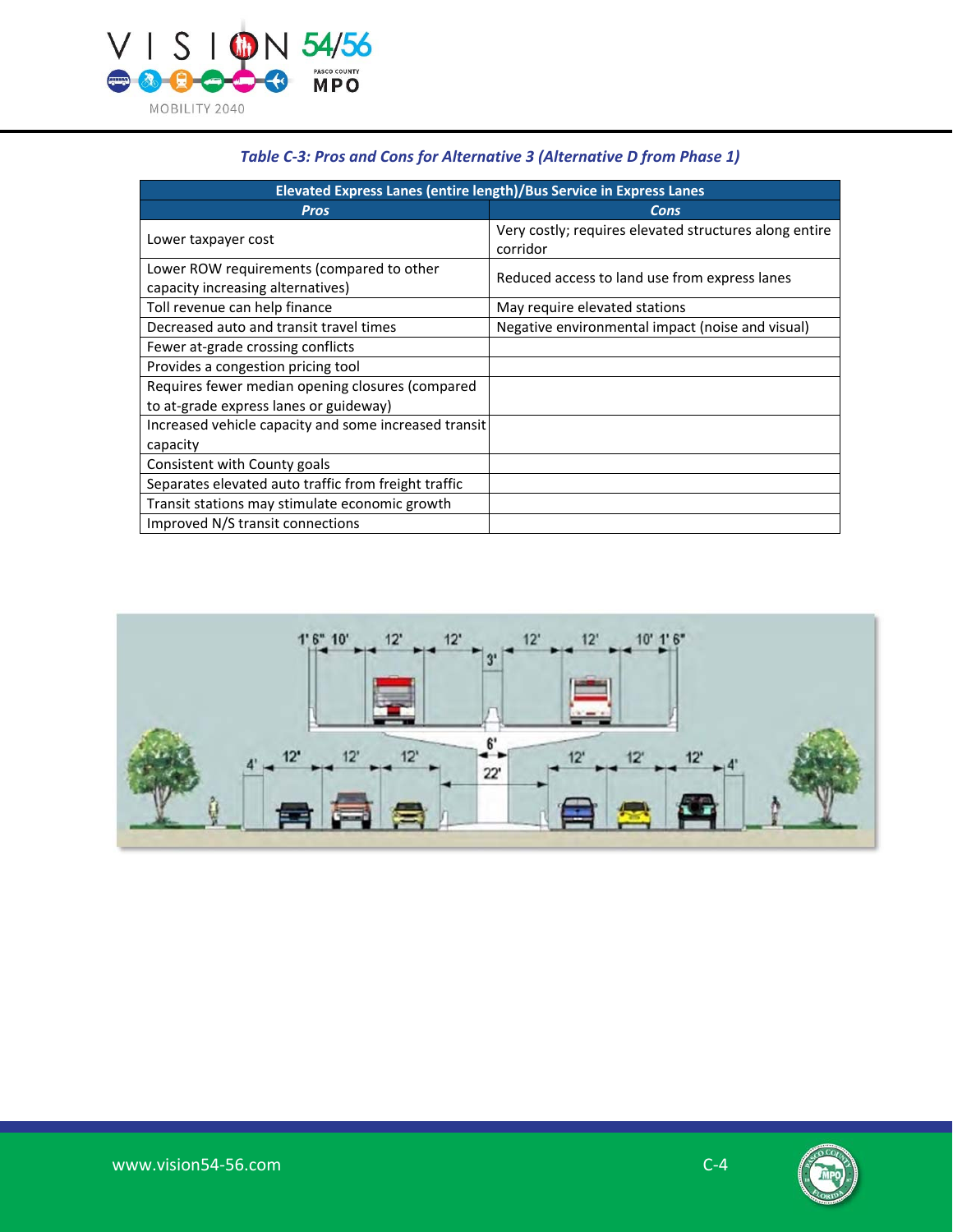

| Elevated Express Lanes at Major Intersections, Express Lanes on Ground<br>for Remainder of Corridor, Bus Service in Express Lanes |                                                                                    |
|-----------------------------------------------------------------------------------------------------------------------------------|------------------------------------------------------------------------------------|
| <b>Pros</b>                                                                                                                       | Cons                                                                               |
| Costs low relative to elevated alternatives                                                                                       | Reduced access to land use from express lanes                                      |
| Toll revenue can help finance                                                                                                     | Left turns and crossings only at signal                                            |
| Decreased auto and transit travel times                                                                                           | Increased ROW requirements (compared to other<br>capacity increasing alternatives) |
| Provides a congestion pricing tool                                                                                                | Requires more median opening closures (compared<br>to elevated express lanes)      |
| Increased vehicle capacity and some increased transit                                                                             |                                                                                    |
| capacity                                                                                                                          |                                                                                    |
| Separate express auto traffic from freight traffic                                                                                |                                                                                    |
| Transit stations may stimulate economic growth                                                                                    |                                                                                    |
| Improved N/S transit connections                                                                                                  |                                                                                    |
| Neutral environmental impact (noise and visual)                                                                                   |                                                                                    |

#### *Table C-4: Pros and Cons for Alternative 4 (Alternative F Modified from Phase 1)*



**Miami** 



**Existing Local Bus Route 54 (SR 56 & Bruce B Downs)** 

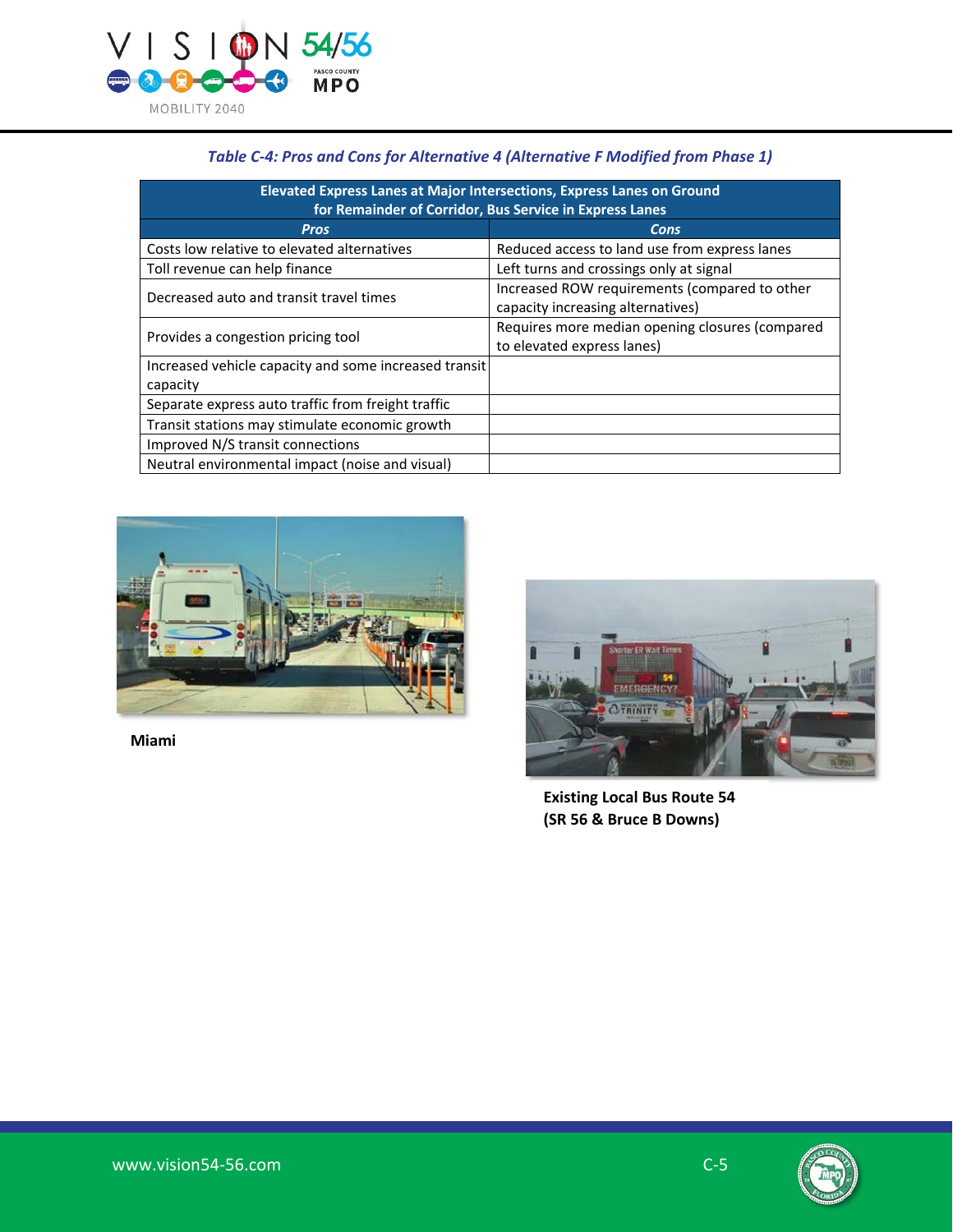

| Elevated Express Lanes at Major Intersections, Express Lanes on Ground |                                                                                    |
|------------------------------------------------------------------------|------------------------------------------------------------------------------------|
| for Remainder of Corridor, Bus or Rail in Separate Lanes               |                                                                                    |
| <b>Pros</b>                                                            | Cons                                                                               |
| Costs low relative to elevated alternatives                            | Significant costs with express lanes and dedicated<br>transit Guideway             |
| Toll revenue can help finance                                          | High taxpayer cost for transit                                                     |
| Decreased auto and transit travel times                                | Reduced access to land use from express lanes                                      |
| Provides a congestion pricing tool                                     | Left turns and crossings only at signals                                           |
| Consistent with County goals                                           | Some negative environmental impact (noise and<br>visual) if rail used              |
| Significant increased auto and transit capacity                        | Increased ROW requirements (compared to other<br>capacity increasing alternatives) |
| Separates express auto traffic from freight traffic                    | Requires more median opening closures (compared<br>to elevated express lanes)      |
| Transit stations may stimulate economic growth                         |                                                                                    |
| Strong N/S transit connections                                         |                                                                                    |

#### *Table C-5: Pros and Cons for Alternative 5 (Alternative G Modified from Phase 1)*





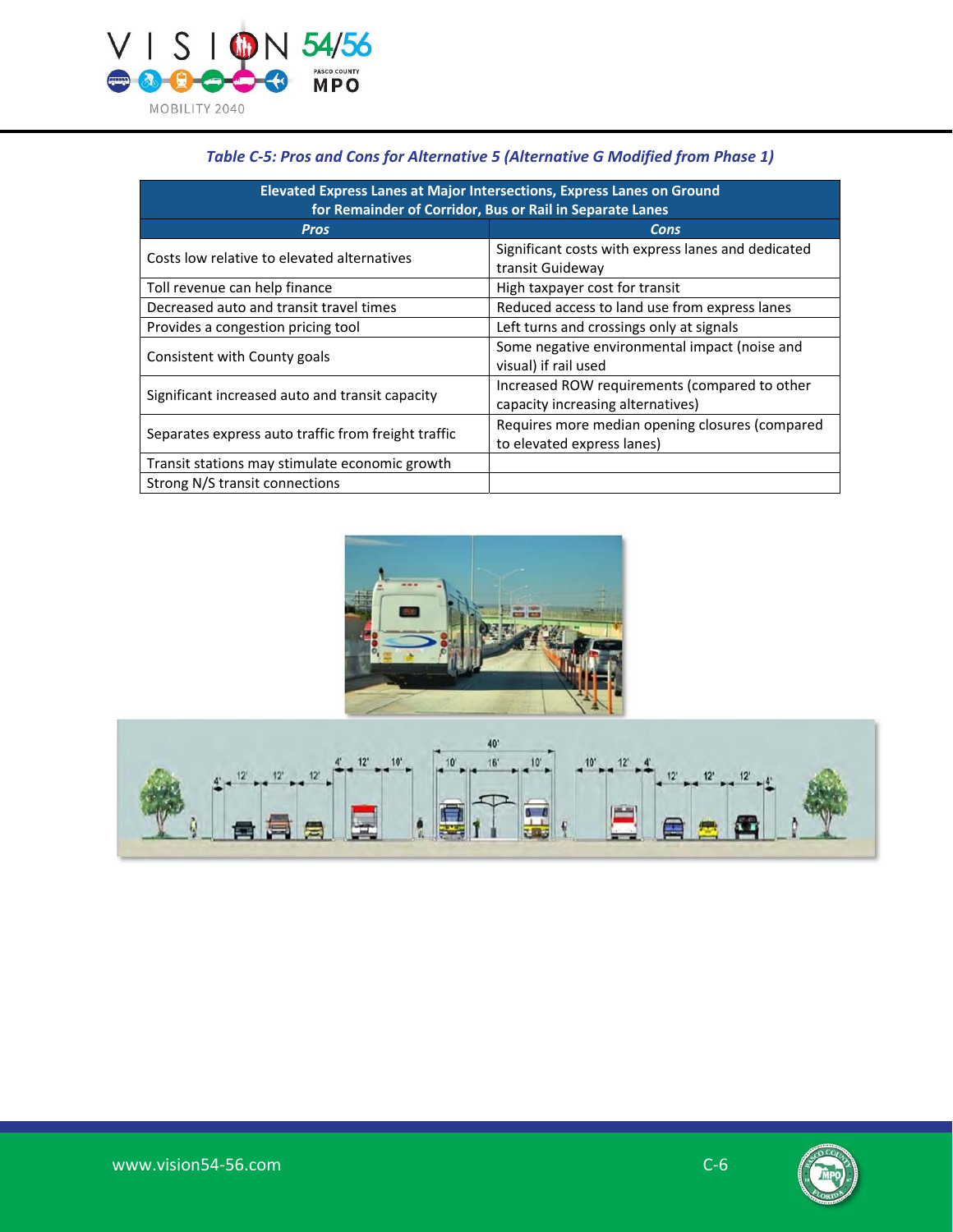

| Maintain Existing 6 General Purpose Lanes, Bus or Rail in Separate Lanes on Ground |                                                                                    |
|------------------------------------------------------------------------------------|------------------------------------------------------------------------------------|
| <b>Pros</b>                                                                        | Cons                                                                               |
| Significant reduction in transit travel time                                       | Costly; infrastructure costs, high cost per rider (if rail)                        |
| Transit stations may stimulate economic growth                                     | High taxpayer costs                                                                |
| Consistent with County goals                                                       | Requires signal upgrades to allow for crossings                                    |
| Significant increase in transit capacity                                           | Requires ROW for rail maintenance and some stations                                |
| Strong N/S transit connections                                                     | Increased ROW requirements (compared to other<br>capacity increasing alternatives) |
|                                                                                    | Requires more median opening closures (compared to<br>elevated express lanes)      |
|                                                                                    | No additional vehicle capacity only at signals                                     |
|                                                                                    | Left turns and crossings only at signals                                           |
|                                                                                    | Reduced freight mobility                                                           |
|                                                                                    | Some negative environmental impact (noise and<br>visual)                           |

### *Table C-6: Pros and Cons for Alternative 6 (Alternative H from Phase 1)*



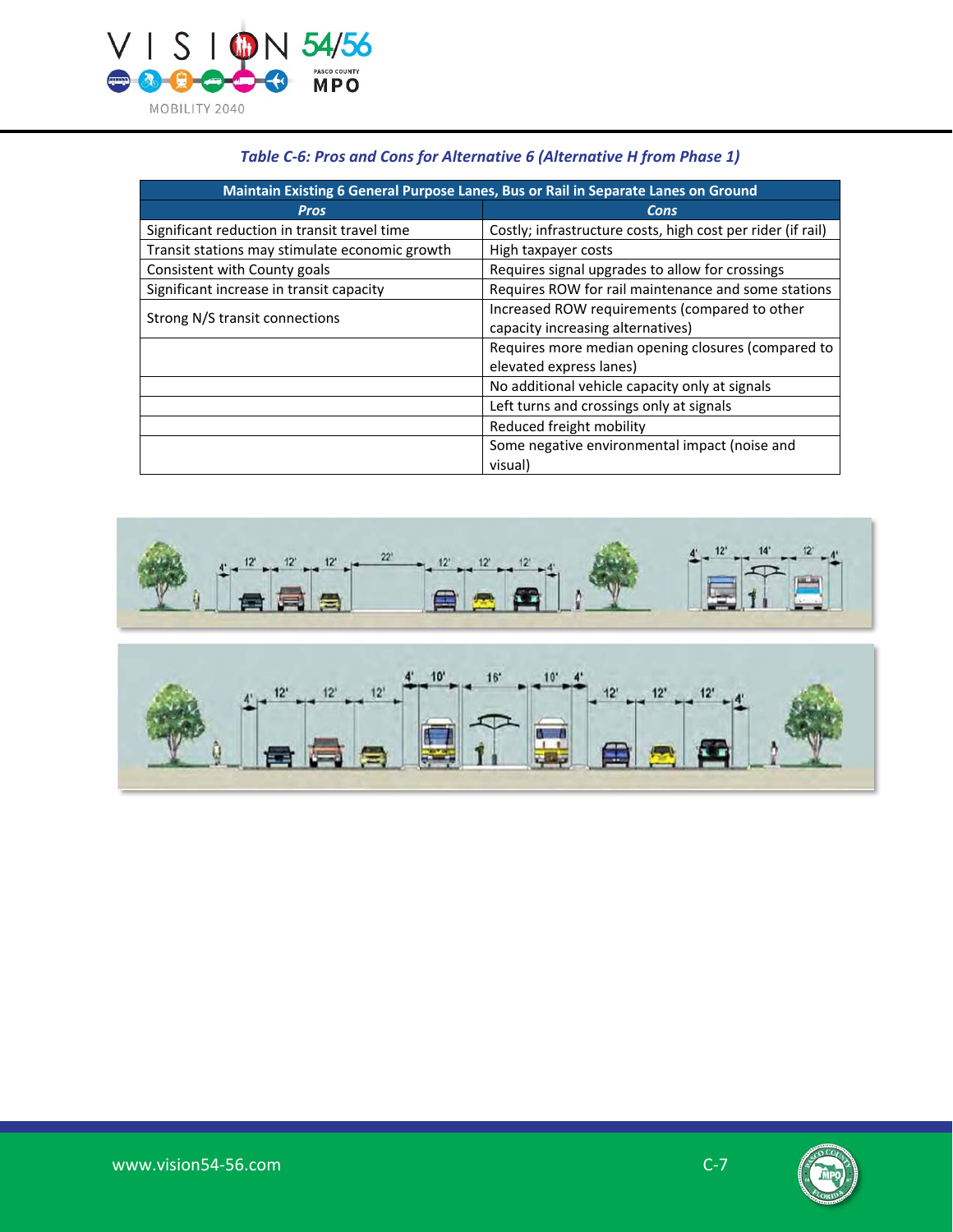

| <b>Complementary Alternative: Continuous Flow Intersection (CFI)</b>                           |                                                                            |
|------------------------------------------------------------------------------------------------|----------------------------------------------------------------------------|
| <b>Pros</b>                                                                                    | <b>Cons</b>                                                                |
| Removes left turns from intersection, allowing for<br>more efficient traffic signal operations | Access to corner properties limited on two quadrants                       |
| Fewer conflict points than conventional intersections                                          | Additional signalized intersections requires additional<br>traffic signals |
| Additional points of refuge for pedestrians along<br>crossing (shorter crossing segments)      | Longer pedestrian crossings (may require<br>phased/staged crossing)        |
| Lower delay and fewer stops on major street could<br>reduce rear-end crash rates               | Required right-of-way likely larger than conventional<br>intersection      |
| Potentially lower cost than interchange/overpass                                               |                                                                            |

# *Table C-7: Pros and Cons for Alternative 7*



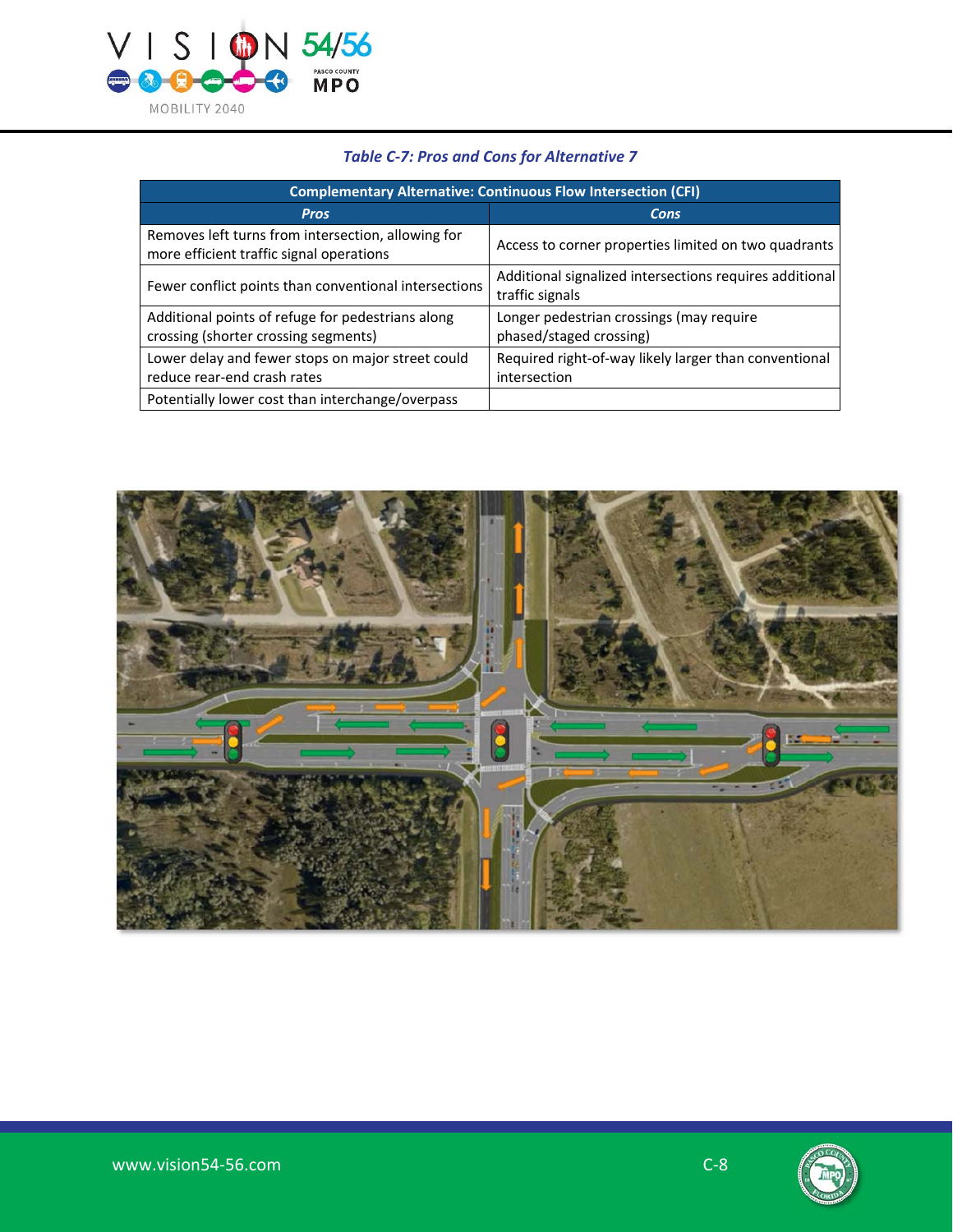

| <b>Complementary Alternative: Parallel Flow Intersection (PFI)</b>                             |                                                                                |
|------------------------------------------------------------------------------------------------|--------------------------------------------------------------------------------|
| <b>Pros</b>                                                                                    | Cons                                                                           |
| Fewer conflict points than conventional intersections                                          | Left-turning vehicles are stopped multiple times                               |
| Protected pedestrian crossing at the Main Junction                                             | Access to corner properties is limited on all four<br>quadrants                |
| Removes left turns from intersection, allowing for<br>more efficient traffic signal operations | Pedestrian crossings are longer and require three<br>signal phases to complete |
| Lower delay and fewer stops on major street could<br>reduce rear-end crash rates               | Additional signalized intersections requires additional<br>traffic signals     |
| Potentially lower cost than interchange/overpass                                               | Wrong-way driving potential is related to bypass<br>junction geometry          |
|                                                                                                | Required right-of-way likely larger than conventional<br>intersection          |

Anatomy of a PFI

#### *Table C-8: Pros and Cons for Alternative 8*

# **Main Junction Bypass Junction** Left Turn Path τ  $\bullet$ ⊏ **Right Turn Path** Departure Lanes **Bypass Divider V** Right Turn Bypass Lane(s) | Left Turn Bypass Lane(s) <PFI: Phase 1> Channelizing Islands / Center Left Turn Lanes Approach Lanes Main intersection Sub-intersection

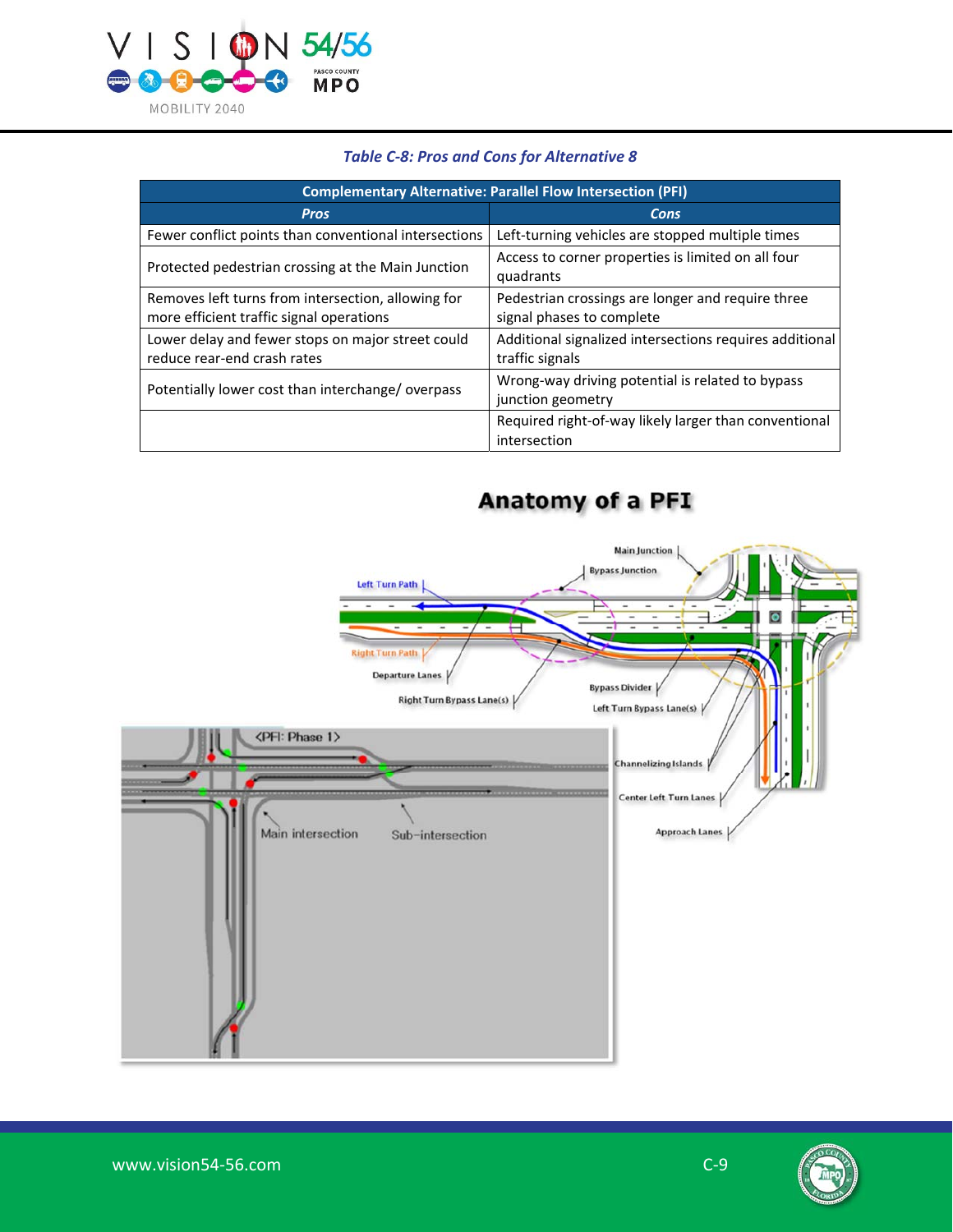

| <b>Complementary Alternative: Frontage/Bypass Roads</b>                       |                                                                                                 |
|-------------------------------------------------------------------------------|-------------------------------------------------------------------------------------------------|
| <b>Pros</b>                                                                   | Cons                                                                                            |
| Separates local trips from longer-distance through<br>trips                   | May be higher cost if ROW required                                                              |
| Alternative route if main road has closed or blocked<br>lanes                 | Creates more significant points to access frontage                                              |
| Improved access to adjacent land use                                          | Inconsistent with County goals unless used with<br>relevant transit investment                  |
| Increased freight mobility                                                    | Poor N/S transit connections unless used with<br>relevant transit investment                    |
| Limited environmental impact (noise and visual)                               | Through traffic must merge with mainline at major<br>intersection creating increased congestion |
| Improved safety by limiting access and eliminating<br>turns at every driveway | Promotes weaving of traffic on mainline                                                         |

### *Table C-9: Pros and Cons for Alternative 9*



**Southside Blvd (Jacksonville)** 

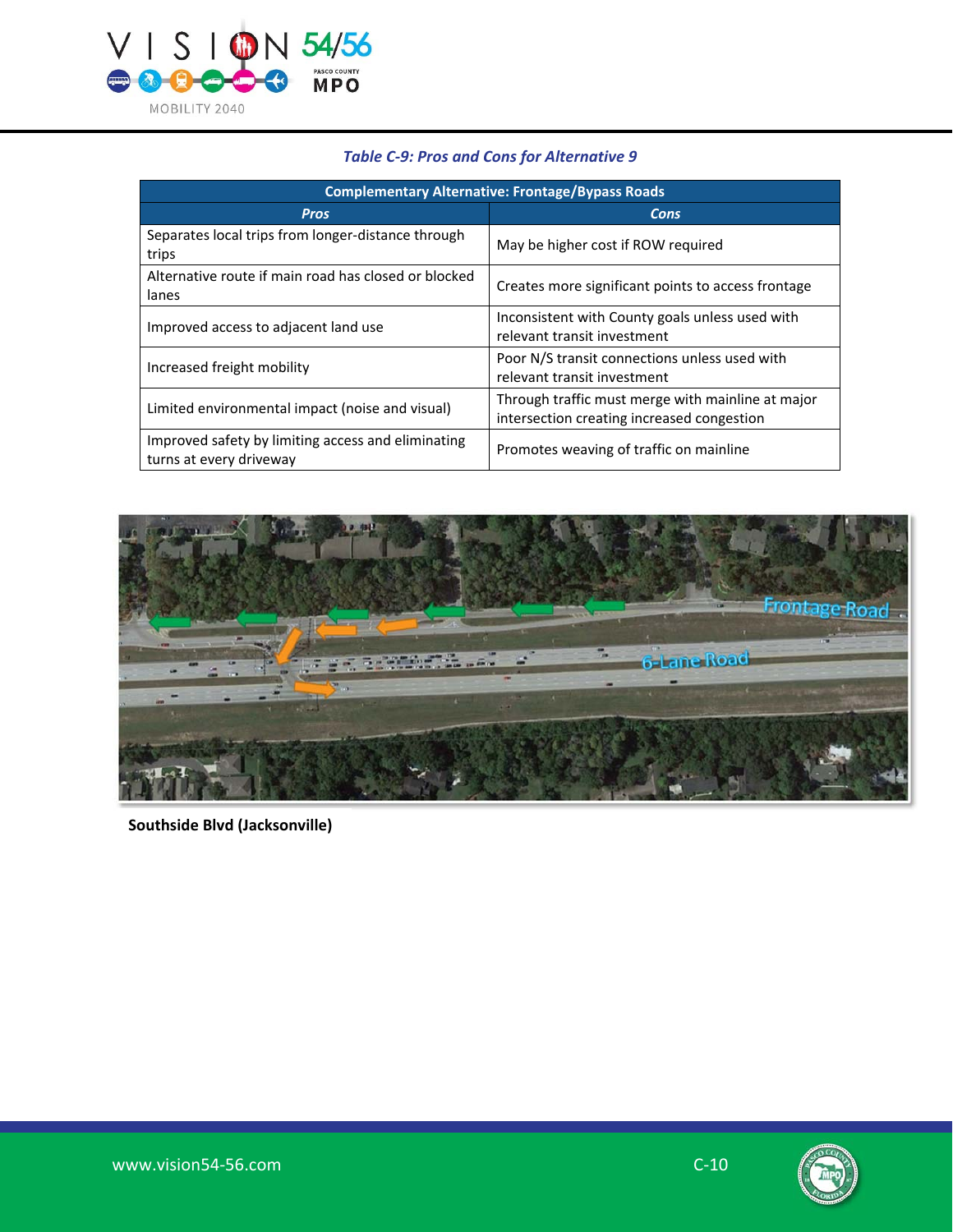

# *Table C-10: Pros and Cons for Alternative 11*

| Complementary Alternative: Triple Left Turns/Dual Right Turns, All Approaches to Intersection |                                                                |
|-----------------------------------------------------------------------------------------------|----------------------------------------------------------------|
| <b>Pros</b>                                                                                   | Cons                                                           |
| Reduces left turn phase time                                                                  | Long crossing distances for pedestrians                        |
| Minimal ROW requirements                                                                      | Increases number of potential conflict points                  |
| Minimal impact to land use access points                                                      | Increased congestion is disincentive to local area<br>business |



 **SR 56 @ Bruce B Downs Blvd**